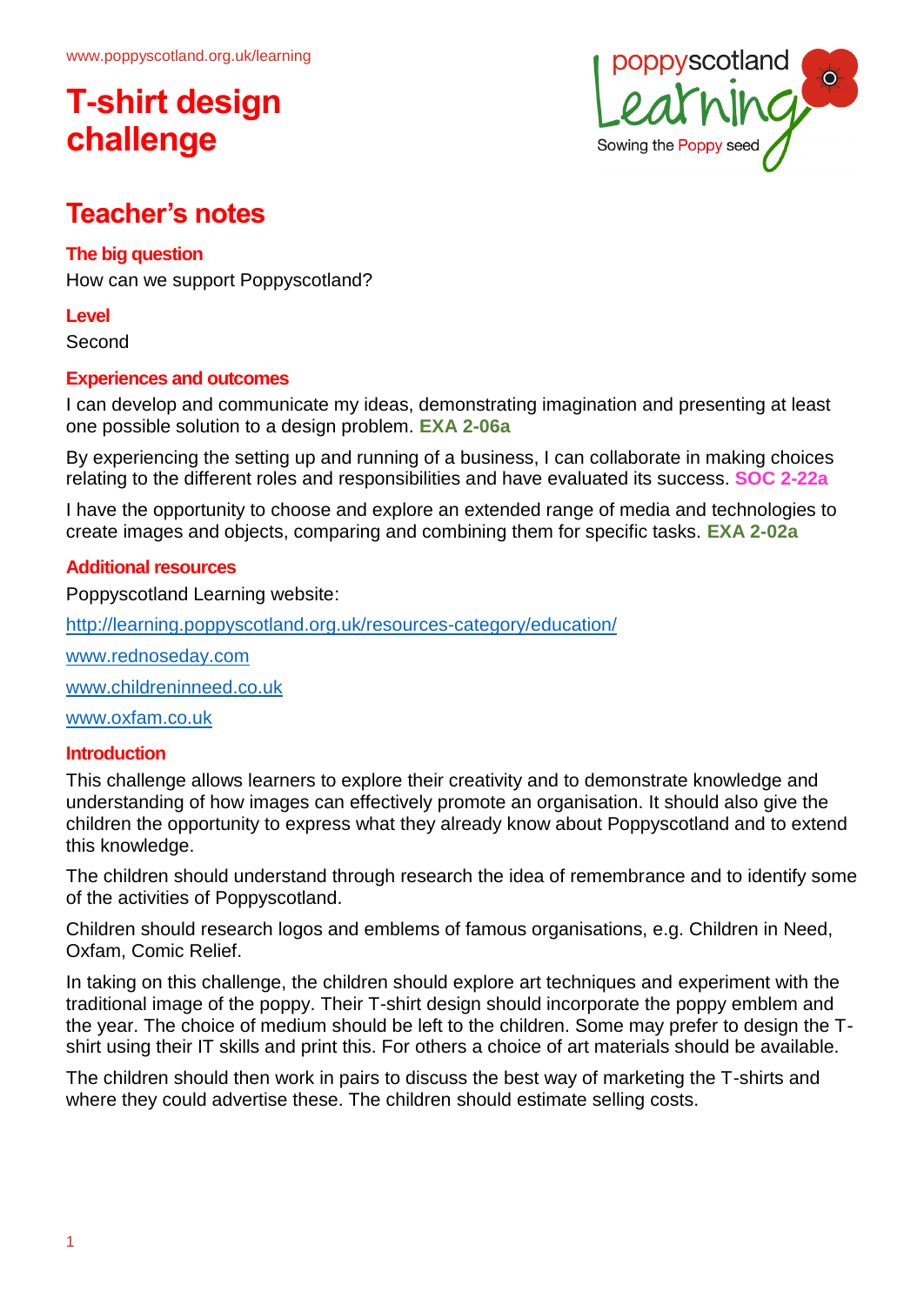

Designs could be scanned and printed onto iron-on transferable paper to create T-shirts. Alternatively, designs may be created on a computer and printed straight to the iron-on paper. If this class were taking on the responsibility of the Poppy Appeal in school it would be a great idea to wear the T-shirts throughout the appeal.

If this were not possible the T-shirt design pictures should be used to form part of a display.

Photos of the T-shirts can be submitted to Poppyscotland via this email address: [learning@poppyscotland.org.uk](mailto:learning@poppyscotland.org.uk)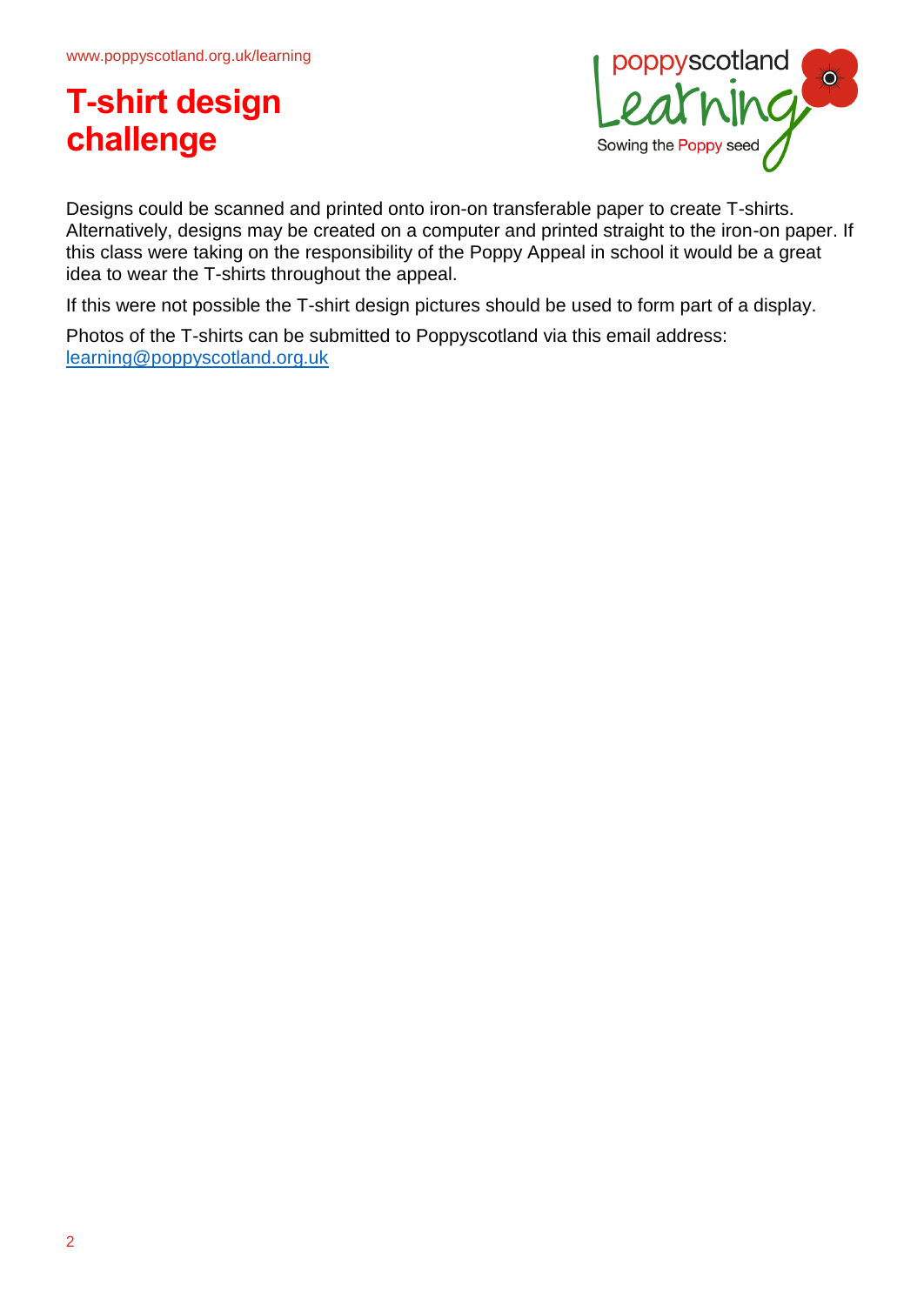

### **Your challenge**

Poppyscotland have many volunteers all over Scotland and would like them to be recognisable during Poppy Appeal. They would like T-shirts designed to include their logo and the year. (Perhaps looking at other organisations who design T-shirts would help – Red Nose Day, Children in Need.)

Discuss in pairs how to market and advertise these, where to sell and costs.

### **Learning intention**

I am learning to use my knowledge of a product or organisation to design a T-shirt relevant to that product.

#### **Success criteria**

- Work collaboratively to research similar products.
- Design a T-shirt representative of and relevant to Poppyscotland.